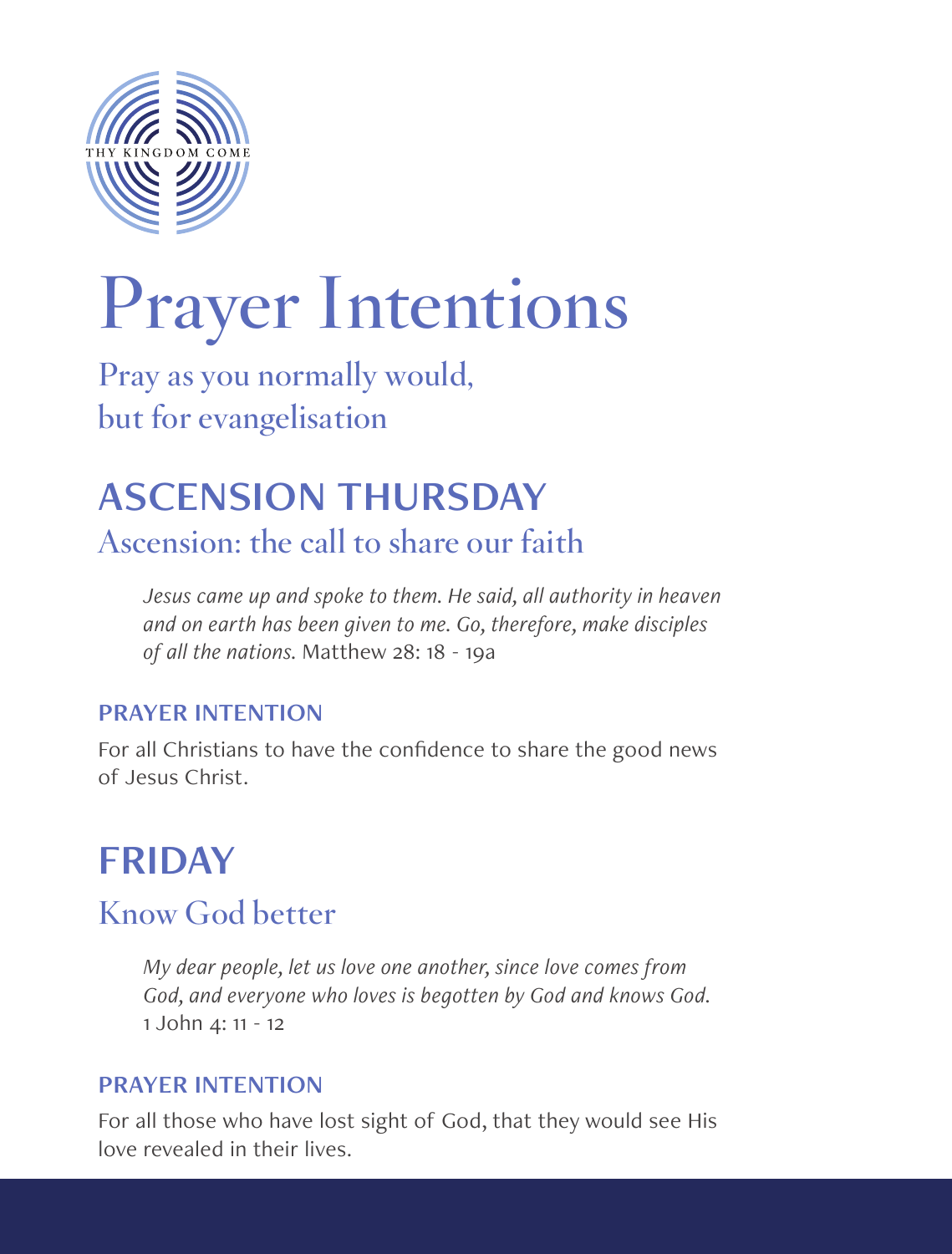# **SATURDAY**

### **Trust**

*If you trust in the Lord and do good, then you will live in the land and be secure. If you find your delight in the Lord, he will grant your heart's desire.* Psalm 36: 3

#### PRAYER INTENTION

For those who feel isolated and alone, that they will develop meaningful relationships through a childlike trust in God.

## SUNDAY

### **Forgiveness**

*Yes, God loved the world so much that he gave his only Son, so that everyone who believes in him may not be lost, but may have eternal life.* John 3: 16

#### PRAYER INTENTION

For those in need of God's mercy, that they will know the joy of his forgiveness.

# **MONDAY**

### **Openness**

*Look, I am standing at the door, knocking. If one of you hears me calling and opens the door, I will come in.* Revelation 3: 20a

#### PRAYER INTENTION

For the hearts of those we know and love to be more open to Christ who waits to be invited in.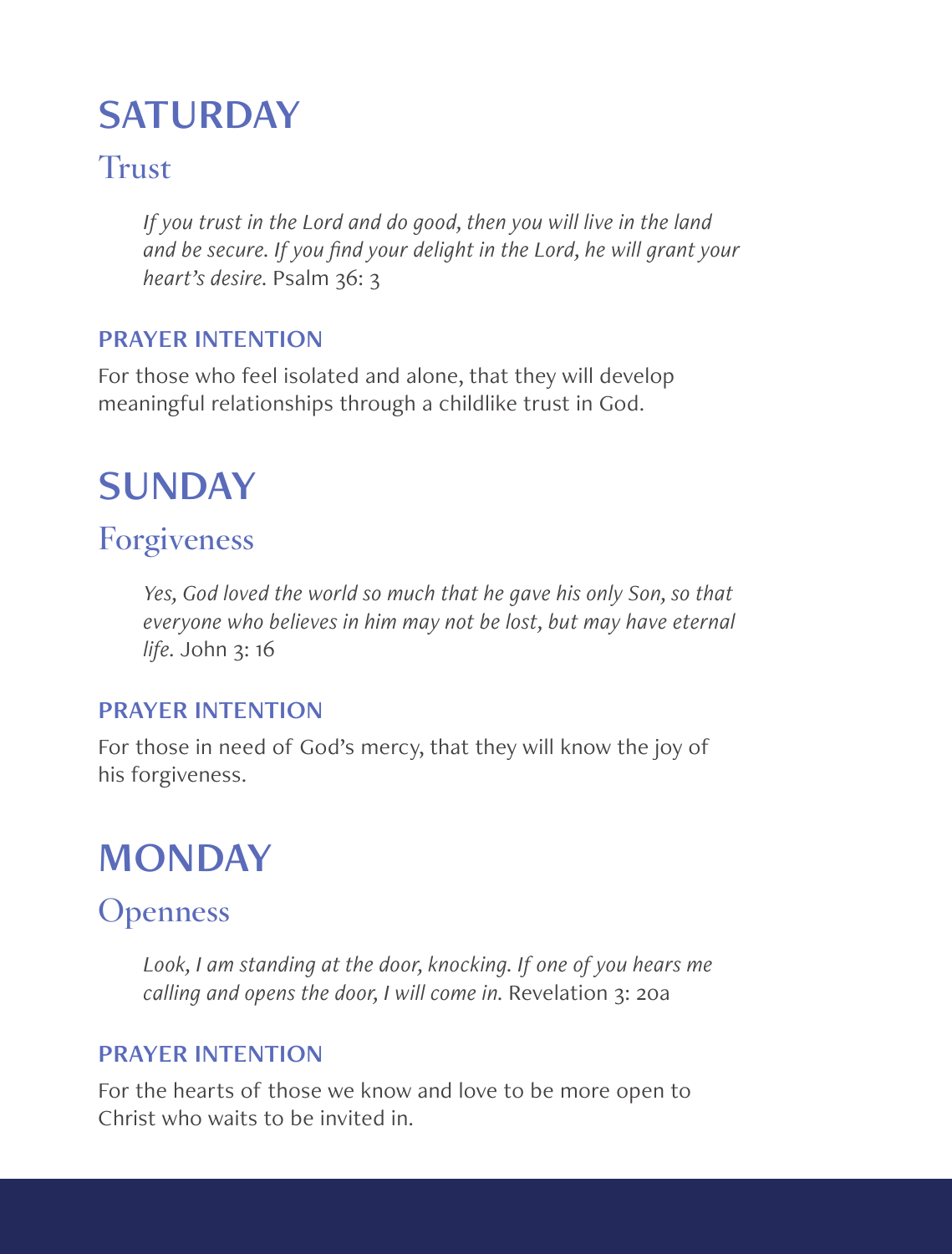# **TUESDAY**

### **Curiosity**

*Ask, and it will be given to you.*  Matthew 7: 7a

#### PRAYER INTENTION

For all those who are beginning to show an interest in matters of faith, that their curiosity will grow into a desire for the living God.

# **WEDNESDAY**

**Seek**

*Search, and you will find.* Matthew 7: 7b

#### PRAYER INTENTION

For those who seek God, that their search may lead them to find their heart's desire.

# THURSDAY

### **Encounter**

*Knock, and the door will be open to you.* Matthew 7: 7c

#### PRAYER INTENTION

For us all to encounter the person of Jesus Christ and experience life lived to the full.